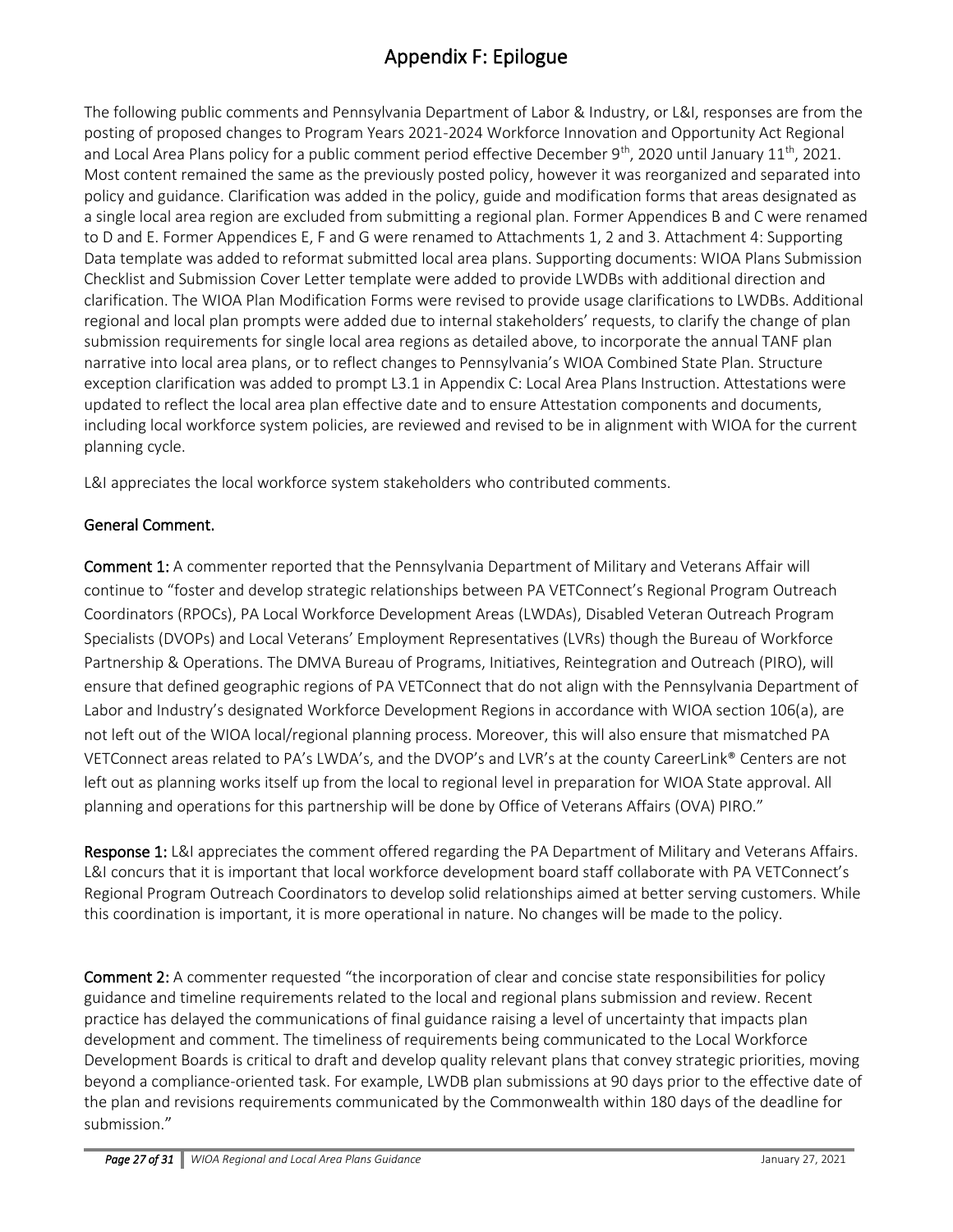Response 2: Thank you for your comment. L&I agrees that communicating updated policies as soon as possible, especially when major or multiple policy changes occur, is directly related to local workforce development boards, or local boards, or LWDBs' success with implementing policy changes. However, L&I also recognizes the need to remain flexible with submission timelines in the event of unusual incidences (such as COVID-19) which may lead to alternative considerations while ensuring LWDBs are provided with reasonable time for WIOA plan creation. While L&I will not put specific timelines into this policy, the department will however publish a calendar on the department's site that will indicate important dates and deadlines. LWDBs will be notified when this schedule is complete and published on the website.

Recently, L&I attempted multiple communication forums with LWDBs throughout the policy's internal review process. L&I provided all local areas Regional and Local Planning prompt requirements and expectations as well as noted a significant change to local area 4.8 expectations on September 14, 2020 via email. In addition, L&I provided a full summary of proposed changes (which included but was not limited to: single area regions no longer submitting regional plans; an "introduction" addition to local area plans; the addition of a plan submission checklist, cover letter template as well as supporting data template; and revised plan modification forms) during the PWDA Annual Conference in October 2020. Further clarification was emailed to LWDBs on November 4, 2020 providing technical assistance to received feedback which included the submission date extension, the incorporation of the COVID-19 plan into local area plans, updated planning prompts, and confirmation that regional plans could be submitted after local area plans as long as both documents were submitted by April 2, 2021.

L&I will continue to use alternative methods (as referenced above) informing LWDBs of policy updates and requirements as soon as feasible. No changes will be made in this section.

Comment 3: A commenter requested a "consistent timeframe for when WIOA regional and local plans must be submitted to the Department. This could be set at 90 days prior to the eventual effective date of the plan(s) that are being developed or modified. The current deadline of April 2 for submitting 2021-2024 plans follows this 90 day timeframe. Setting this as the standard deadline would enable workforce regions and local areas to prepare earlier for regional and local planning and reduce any initial ambiguity for when plans must be submitted."

Response 3: L&I appreciates your comment. As mentioned in Response 2 above, L&I recognizes the need to remain flexible with submission timelines in the event of unusual incidences which may lead to alternative considerations while ensuring LWDBs are provided with reasonable time for WIOA plan creation. No changes will be made in this section.

Comment 4: A commenter noted, "to ensure workforce regions and local areas can begin the planning process early on during a WIOA regional and local planning year, the Department should consider setting a deadline for issuing final WIOA regional and local planning guidance (ex. 120 days prior to the deadline for submitting plans to the Department)."

Response 4: As mentioned in Response 2 above, L&I will continue to use alternative methods informing LWDBs of policy updates and requirements as soon as feasible. No changes will be made in this section.

Comment 5: A commenter shared they were in "strong support of development of pre-apprenticeship and apprenticeship programs of non-traditional occupations to create career pathways for individuals with barriers to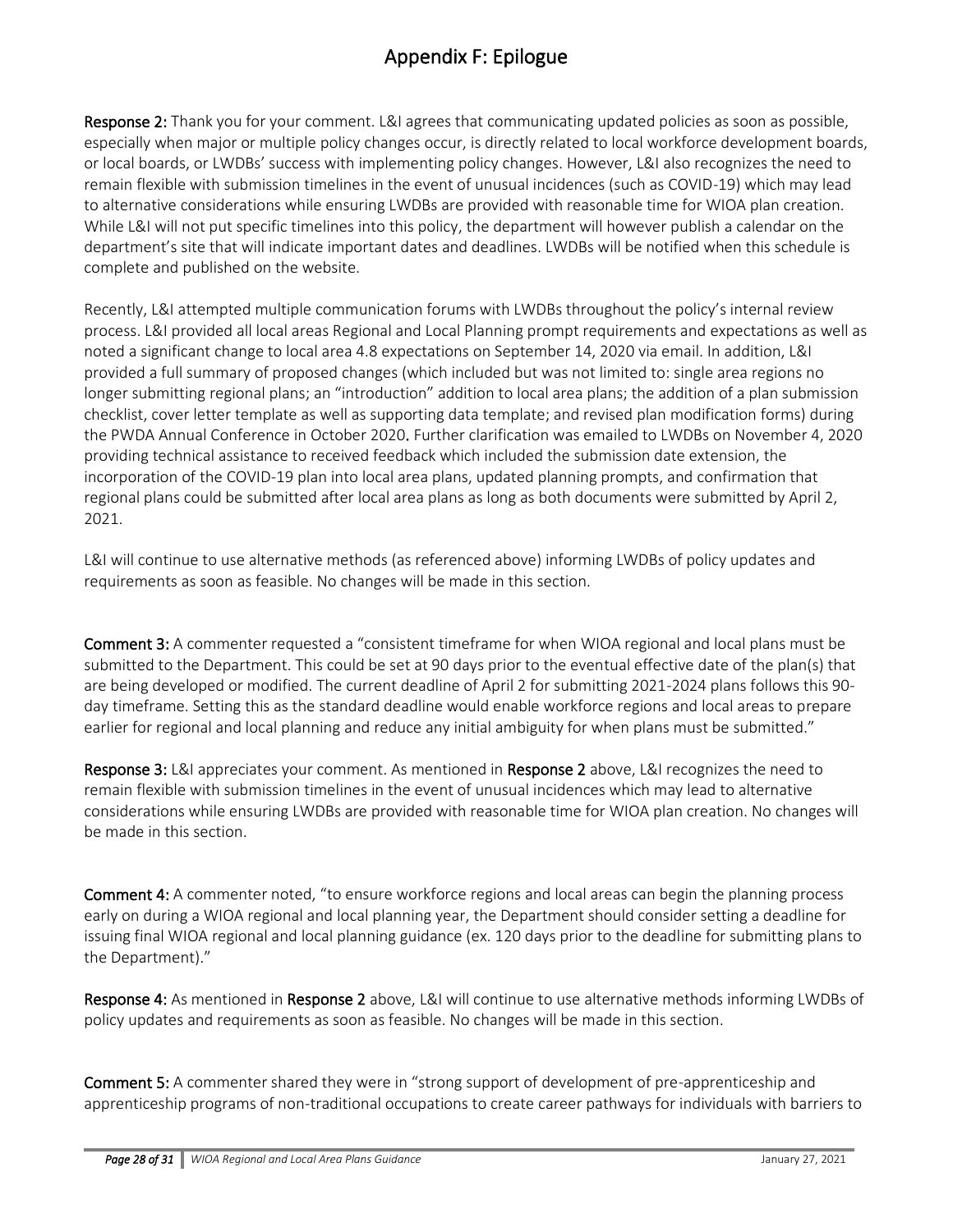employment, as well as supporting entrepreneurial endeavors for individuals with barrier to employment, in particular, reentrants who might face stigma and therefore special obstacles to find employment."

Response 5: L&I appreciates your comment. No changes will be made.

## Page 2. Definitions, Individuals with barriers to employment, letter C.

*Individuals with a barrier to employment is a member of one (1) or more of the following populations:*

• *Indians, Alaska Natives and Native Hawaiians, as such terms are defined in WIOA Sec. 166;*

Comment: A commenter recommended that "'Indians' should be replaced with either American Indian or Indigenous American, according to the National Museum of the American Indian."

Response: L&I thanks the commenter for their recommendation; however, terms and definitions used in policy need to be reflective of law. The term "Indian" used in this context is taken verbatim from federal language (see Workforce Innovation and Opportunity Act, page 9, sec. 3(24)). No changes will be made in this section.

## Page 2. Definitions, Individuals with barriers to employment, letter F.

*Individuals with a barrier to employment is a member of one (1) or more of the following populations:*

*F. Ex-offenders;*

Comment: A commenter noted that "the term 'ex-offender' is unacceptable, derogatory, and perpetuates a stereotype and stigma against individuals previously incarcerated. As a public service agency whose policies are seen, used and referred to by partner organizations, the Department of Labor and Industry should use diction that is just, equitable, and inclusive. Therefore, the policy should replace 'ex-offenders' with 'individuals formerly incarcerated' or 'individuals with criminal backgrounds' or 'individuals with past criminal convictions' or 'reentrants.'"

The commenter made a parallel argument referencing letter d, as the policy refers to "individuals with disabilities". "It doesn't say 'disabled individuals' so the same sensitivity [should be extended] to those previously incarcerated. We are all people first. Public service agencies are leaders [and should lead by example] when [publishing] any communication materials. When this policy uses the term 'ex-offenders' it is conveying to its readers that 'ex-offender' is an acceptable word to use. Once someone has served their time, we should not continue to label them. If we believe that our Department of Corrections and bureaus of justice carry out fair sentencing and work towards successful community reintegration for incarcerated individuals, then once their time is served, they should not be further dehumanized."

Response: L&I understands the commenter's point of view, however terms and definitions used in policy need to be reflective of law. The term "Ex-offender" used in this context is taken verbatim from federal language (see Workforce Innovation and Opportunity Act, page 9, sec. 3(24)). No changes will be made in this section.

## Page 13. Appendix C, prompt 1.4

#### *1.4 Provide an analysis of local area workforce development activities, including education and training. [679.560(a)(4)*

*Expectation: Narrative must present an analysis that includes the strengths and weaknesses of workforce development activities including education and training activities; the workforce system's capacity to provide activities necessary to address the workforce's education and skill needs, including individuals with barriers to employment and employers' needs; and how apprenticeship programs can be leveraged to address these needs when it comes to individuals with barriers to* employment, individuals in underserved communities, diversity of individuals and employers' needs.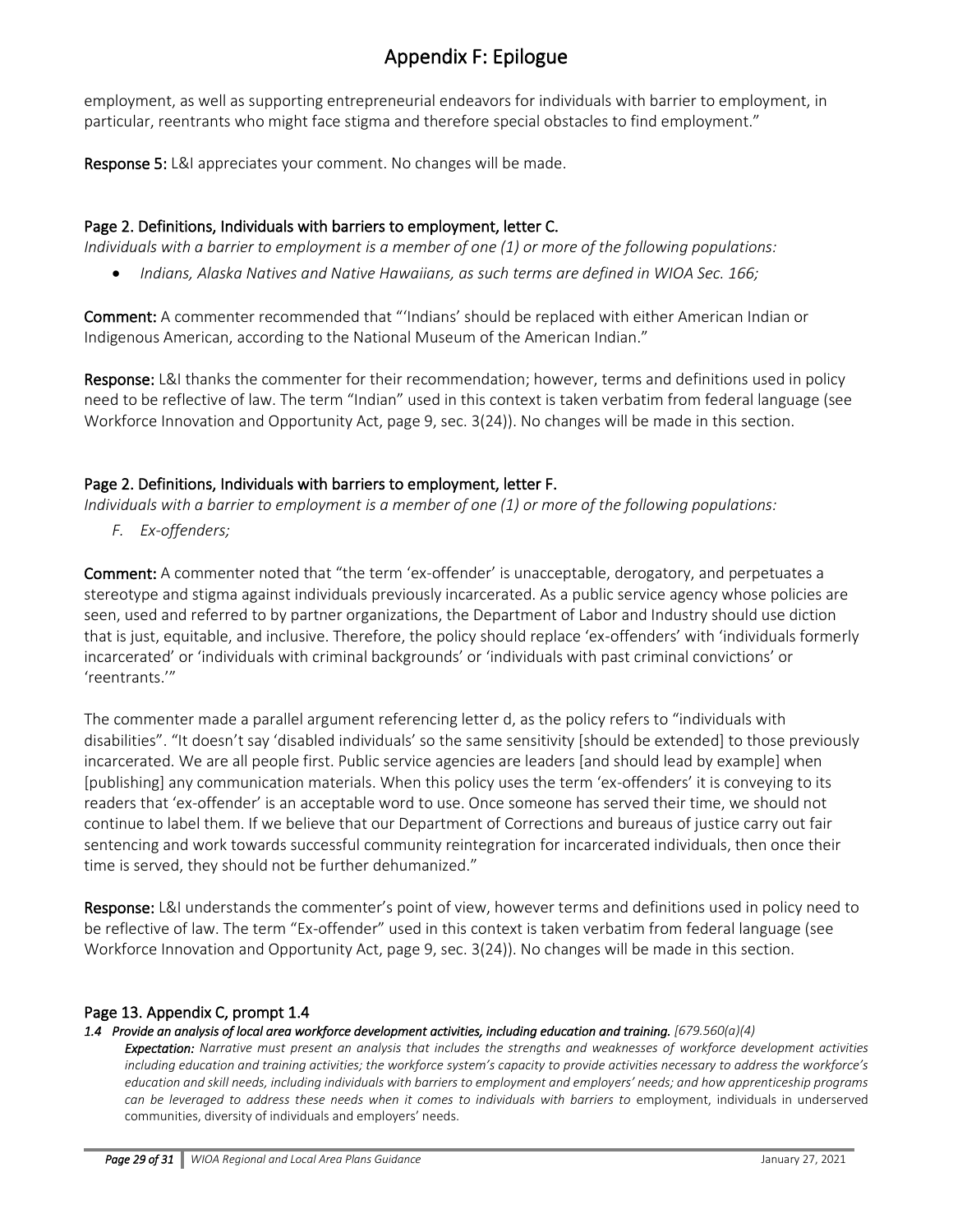Comment: A commenter stated that, "Analyses of local workforce needs should engage and be inclusive of all sectors and industries beyond employers of high priority occupations (HPO), including but not limited to the natural resource conservation sector. Environmental organizations in southcentral Pennsylvania continually express a need for more individuals to help maintain the volume of streamside forest buffers being planted to improve water quality. Pennsylvania is tasked with planting 95,000 streamside buffers within the Chesapeake Bay Watershed by 2025. When the natural resource conservation and/or landscaping sector does not fall within an HPO that demand is not being captured, unless, LWDB's engage with them. Careers in natural resource conservation where individuals work outside and among nature have high job satisfaction. Job satisfaction should be another variable considered in analyses of local workforces.

Additionally, workforce development funds should be available and accessible to all industries and sectors should they demonstrate a need for workers. Funding to support educational and training opportunities should not be limited to HPOs due to the concept that not all people will find job satisfaction in those industries. If an individual with a barrier to employment wants to pursue a career in outdoor recreation or natural resource conservation, then local workforce organizations should find a way to support that individual. And educational and vocational training opportunities are critical to assisting individuals with barriers to employment and helping them obtain gainful employment."

Response: Thank you for your comment. Funding for workforce training is very limited and reductions have been commonplace. A mechanism to effectively target available funds has become even more important over the years. The High Priority Occupation, or HPO, process allows those available funds to be concentrated on occupations that are in demand locally and offer a family-sustaining wage. Occupations from all industry sectors are considered and local partners have the opportunity to work with their LWDBs to have occupations added to the annual HPO list during the open petition period if changing demand for those workers can be documented. LWDBs may also have additional resources available to address ad hoc training requests related to local initiatives that do not meet established criteria for training opportunities through the PA CareerLink® system. Collaboration with a LWDB is essential to all regional and local workforce development efforts.

### Page 14. Appendix C, prompt 2.3

2.3 *How will the local board's vision and goals align with, support and contribute to the governor's vision and goals for the state's workforce development system, as well as any of the goals and strategies articulated in the regional plan? [WIOA Sec. 108(b)(2); 20 CFR § 679.560(b)(1)(ii)]* 

*Expectation: Narrative must indicate that the local board adopted the governor's vision and all goals as articulated in the WIOA*  Combined State Plan; it is expected that local board's goals and strategies are reasonably aligned with the WIOA Combined State Plan, as well as any appropriate regional plan goals and strategies (wherever the local area is part of a planning region).

#### *Factors being considered include, but are not limited to:*

- *How the local area will connect adults, dislocated workers and other targeted populations, especially youth and individuals with barriers to employment, to in-demand occupations;*
- *How the skill gaps (addressed in the narrative to prompt 1.2 above) will be eliminated or narrowed;*
- *How the local board will target services efficiently to educate and increase its workforce's knowledge and skill sets;*
- *How the local board will develop and implement a comprehensive Career Pathways plan (including both employment and education components, as well as adult education) throughout the local area;*
- *How the local area will coordinate with secondary and post-secondary institutions (including programs authorized by the Perkins V Act) to align strategies, enhance services and avoid duplication of services (including specific reference to adult education, community colleges and community education councils);*
- *How the system will improve access to services and to activities that lead to a recognized postsecondary credential;*
- *How the local area will expand upon work-based training goals and strategies such as transitional jobs and leveraging existing apprenticeship programs or working with employers in the local area to develop new programs;*
- *How will local area business service strategies be employed (i.e. Business Service Teams, or BST); and*
- *How the goals support economic growth and economic self-sufficiency for the local area.*